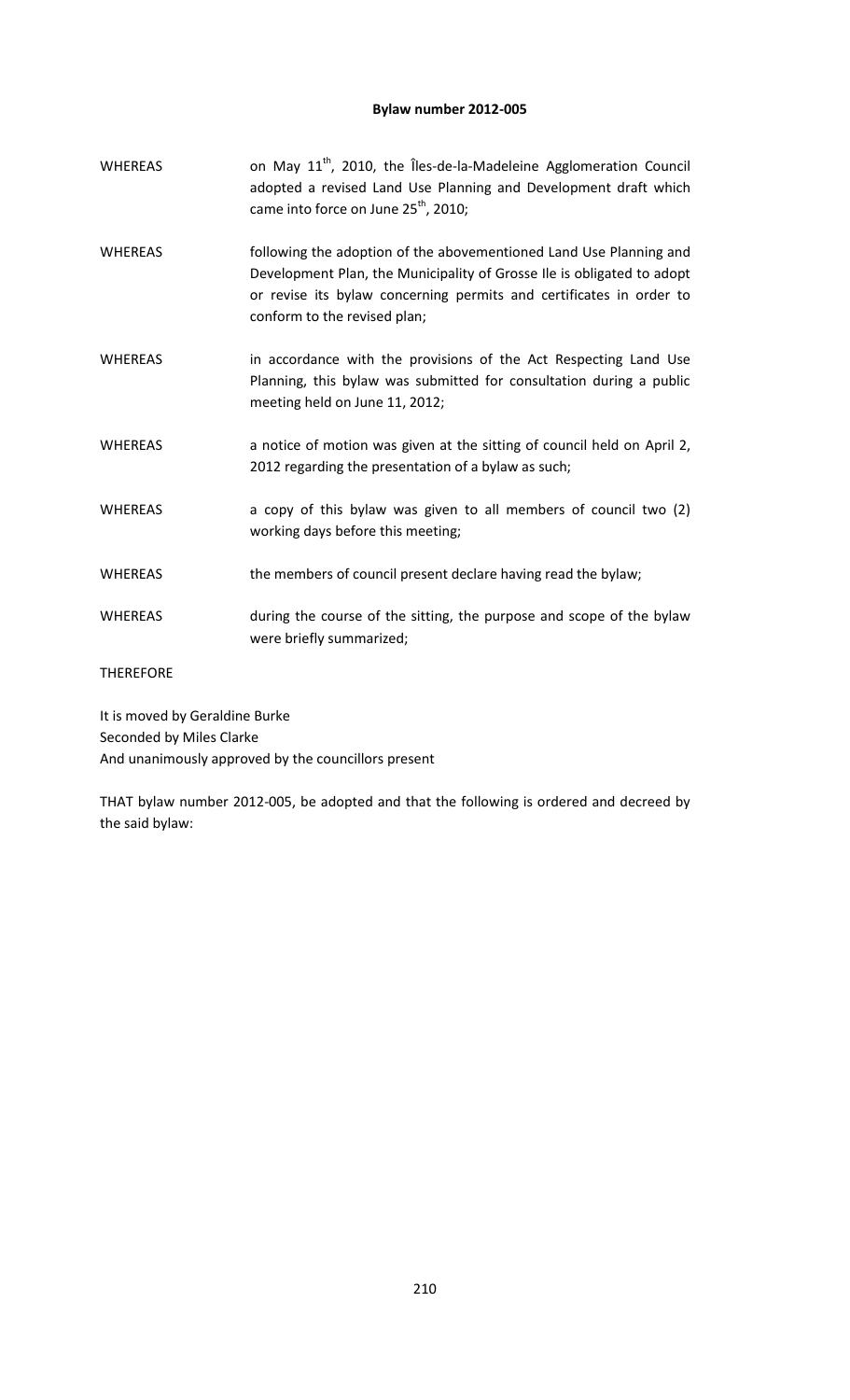# **Chapter 1**

# **DECLARATORY PROVISIONS**

#### **Article 1.1 TITLE AND NUMBER OF THE BYLAW**

The bylaw number 2012-005 is entitled "Bylaw Concerning Permits and Certificates and the Administration of the Zoning, Subdivision and Construction Bylaws".

#### **Article 1.2 PREAMBLE AND ANNEXES**

The preamble and annexes of this present bylaw are an integral part thereof.

### **Article 1.3 PURPOSE OF THE BYLAW**

The purpose of this bylaw is to establish the powers of the Municipal Inspector and to determine the procedures to follow in regards to requests for permits or certificates.

### **Article 1.4 TERRITORY OF APPLICATION**

This bylaw applies to the entire territory under the jurisdiction of the Municipality of Grosse Ile.

#### **Article 1.5 PERSONS SUBJECT TO THIS BYLAW**

Any individual or corporation, association or society is subject to this bylaw.

#### **Article 1.6 THE BYLAW AND ARTICLES**

No article of this bylaw would be known to have an effect to exclude any person from enforcing a law from Canada or the province of Quebec.

# **Article 1.7 PROVISIONS OF OTHER BYLAWS**

Any building that is erected, set up, reconstructed, enlarged, renovated or altered and any parcel of land or building occupied or used for authorized purposes, and in the manner dictated by this bylaw are, furthermore, subject to the specific provisions of other municipal bylaws that relate to them.

#### **Article 1.8 REPLACED BYLAWS**

This bylaw replaces the Bylaw Concerning Permits and Certificates and the Administration of the Zoning, Subdivision and Construction Bylaws of the Municipality of Grosse Ile.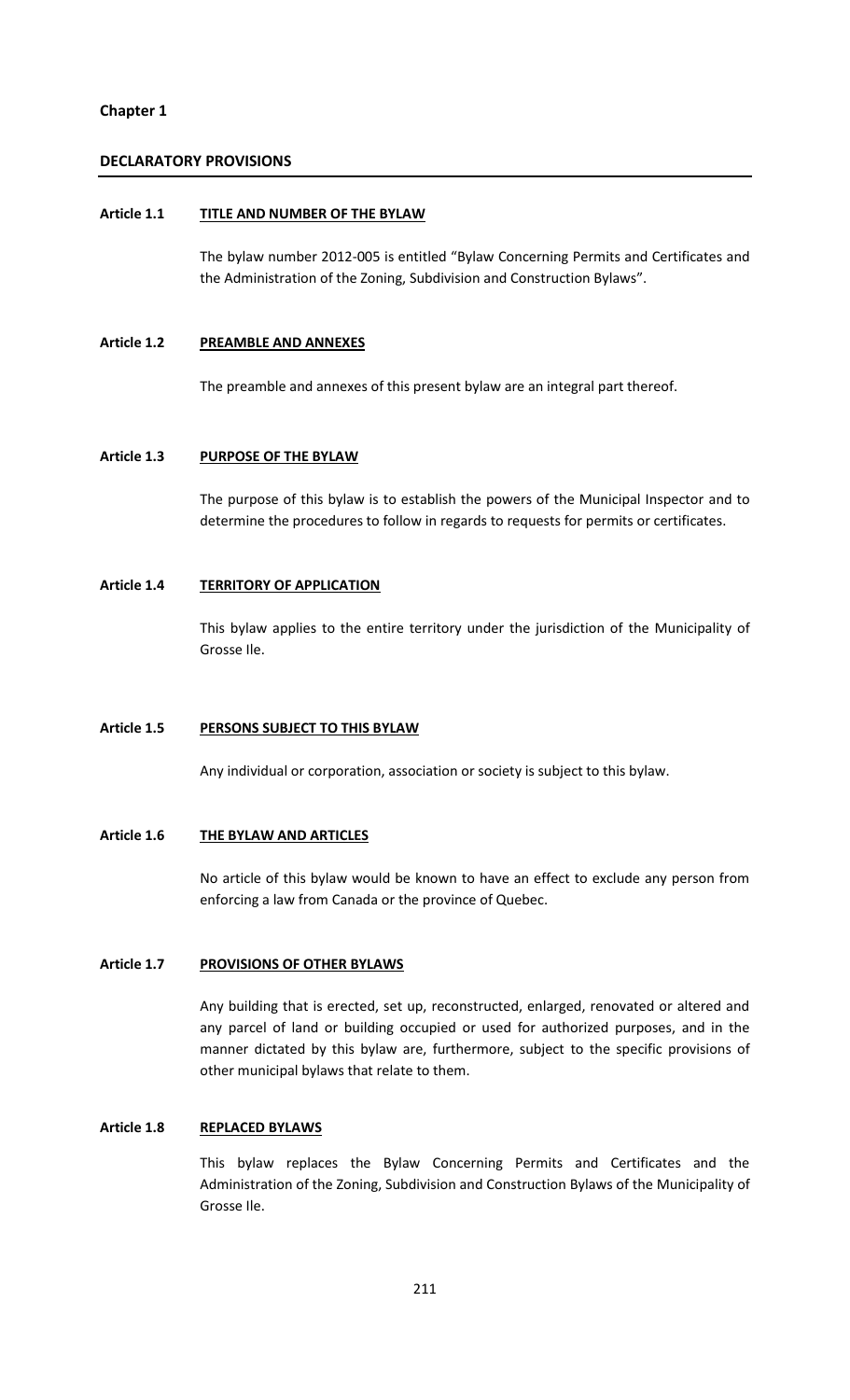# **CHAPTER 2**

### **INTERPRETATIVE PROVISIONS**

### **Article 2.1 DIVERGENCE WITH THE BYLAWS**

If, in the interpretation of this bylaw, a divergence occurs with the texts of the zoning, construction, subdivision or the issuing of permits and certificates bylaws, the provisions of each of these bylaws will prevail as follows:

- If it is a question of localization of a structure or the category to which this structure belongs or the use to which it is put in relation to the zones determined in the zoning plan, the zoning bylaw will apply;
- If it is a question of materials or the ordering of materials that must be part of the structure, the construction bylaw will apply;
- **If it is a question of the layout of lots, roads and parks, the subdivision bylaw will** apply;
- If it is a question of conditions to respect prior to the construction phase, the bylaw concerning the issuing of permits and certificates will apply.

#### **Article 2.2 DIMENSIONS AND MEASUREMENTS**

All the dimensions and measurements used in this bylaw are expressed according to the units of the International System (IS) and converted into the English System.

1 meter = 3,2808 feet

1 centimeter = 0.39 inches

1 square meter =  $10,763$  sq. feet

In case of dispute, the dimensions and measurements of the International System (IS) prevail.

#### **Article 2.3 TERMINOLOGY**

For the enforcement of this bylaw, the definitions in article 2.3 TERMINOLOGY of the zoning bylaw number 2012-002 are applicable and valid as if they were integrally duplicated herein.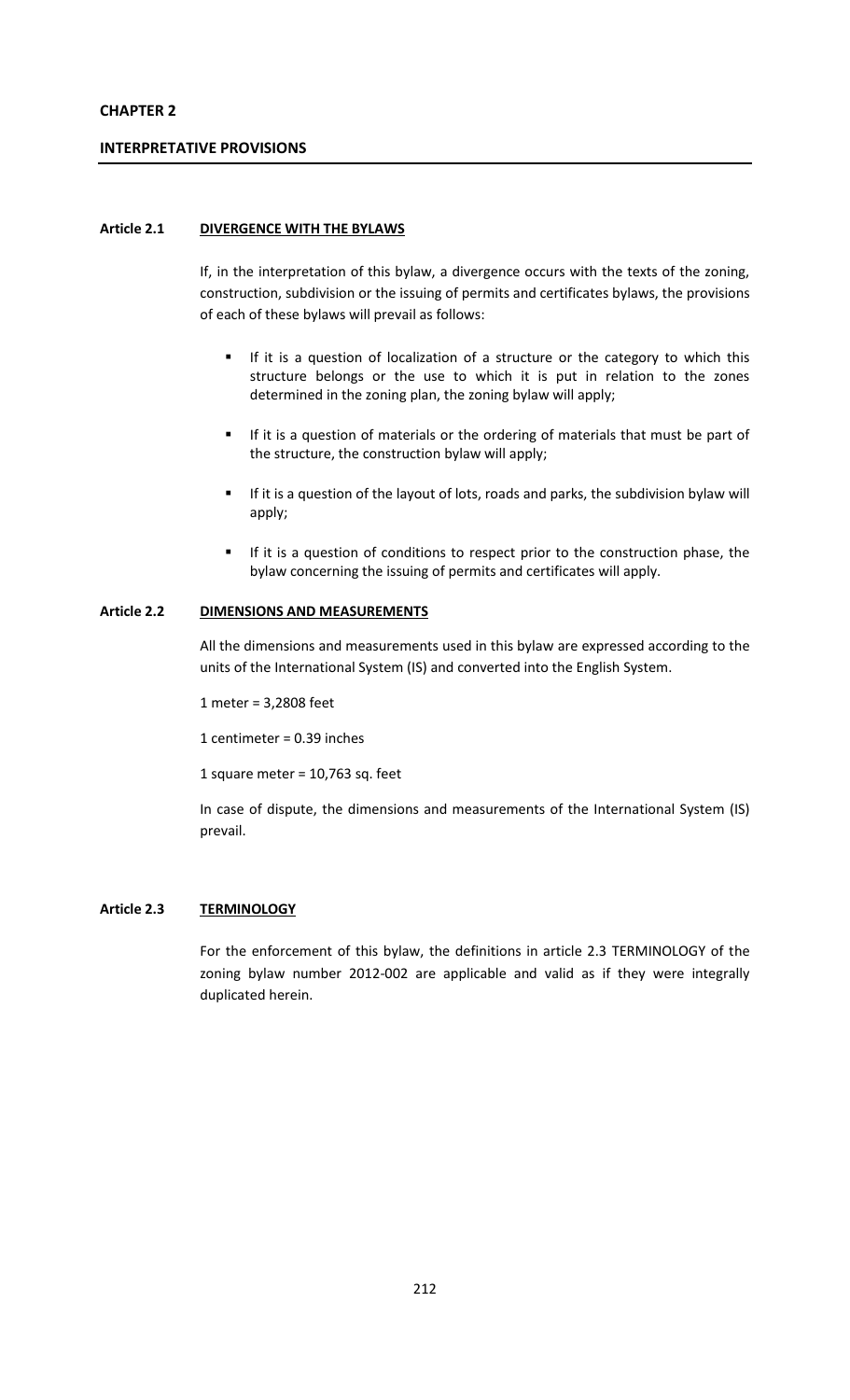# **CHAPTER 3**

## **ADMINISTRATIVE PROVISIONS**

### **Article 3.1 APPOINTMENT OF THE DESIGNATED OFFICER**

The issuing of permits and certificates is entrusted to an official appointed by the council and referred to as the municipal inspector.

# **Article 3.2 DUTIES AND POWERS OF THE DESIGNATED OFFICIER**

The municipal inspector administers all of the urban planning bylaws and exercises all the powers. As such, he may:

- Issue permits and certificates authorized by the urban planning bylaws for work that is conform. He refuses to issue any permit or certificate for work that does not conform to the said urban planning bylaws;
- Visit and inspect all properties as well as the interior or exterior of buildings and structures to see if the Municipality's bylaws are being followed. When the municipal inspector exercises this power, the owner, tenant or occupant of the property being visited or inspected must allow him to exercise this power and answer all questions that he may ask concerning the property;
- Advise the owner or any person who violates the urban planning bylaws, ordering him to modify any situation that constitutes a violation of the said urban planning bylaws;
- Order any owner or any person responsible for carrying out the work to suspend the work that violates the urban planning bylaws or which he judges to be dangerous;
- Require that tests be carried out on the materials, devices, construction methods, the functional or structural elements of construction or on the condition of the foundations if it becomes necessary to prove that these materials, devices, construction methods, functional or structural elements or the condition of these foundations meet the stipulations of the urban planning bylaws;
- Require that the work be stopped or refuse to issue the certificate of occupancy, when the results of the tests or the arguments of proof mentioned in the previous paragraph are found to be unsatisfactory;
- Recommend to Council that they take the necessary measures so that any constructed building or any use carried out in violation of the urban planning bylaws be demolished, destroyed, removed or terminated;
- Require from the permit applicant, any plan, document or information that he judges as essential in order to fully understand the permit request;
- Require a certificate stating that the work complies with the laws and regulations of the competent provincial and federal authorities.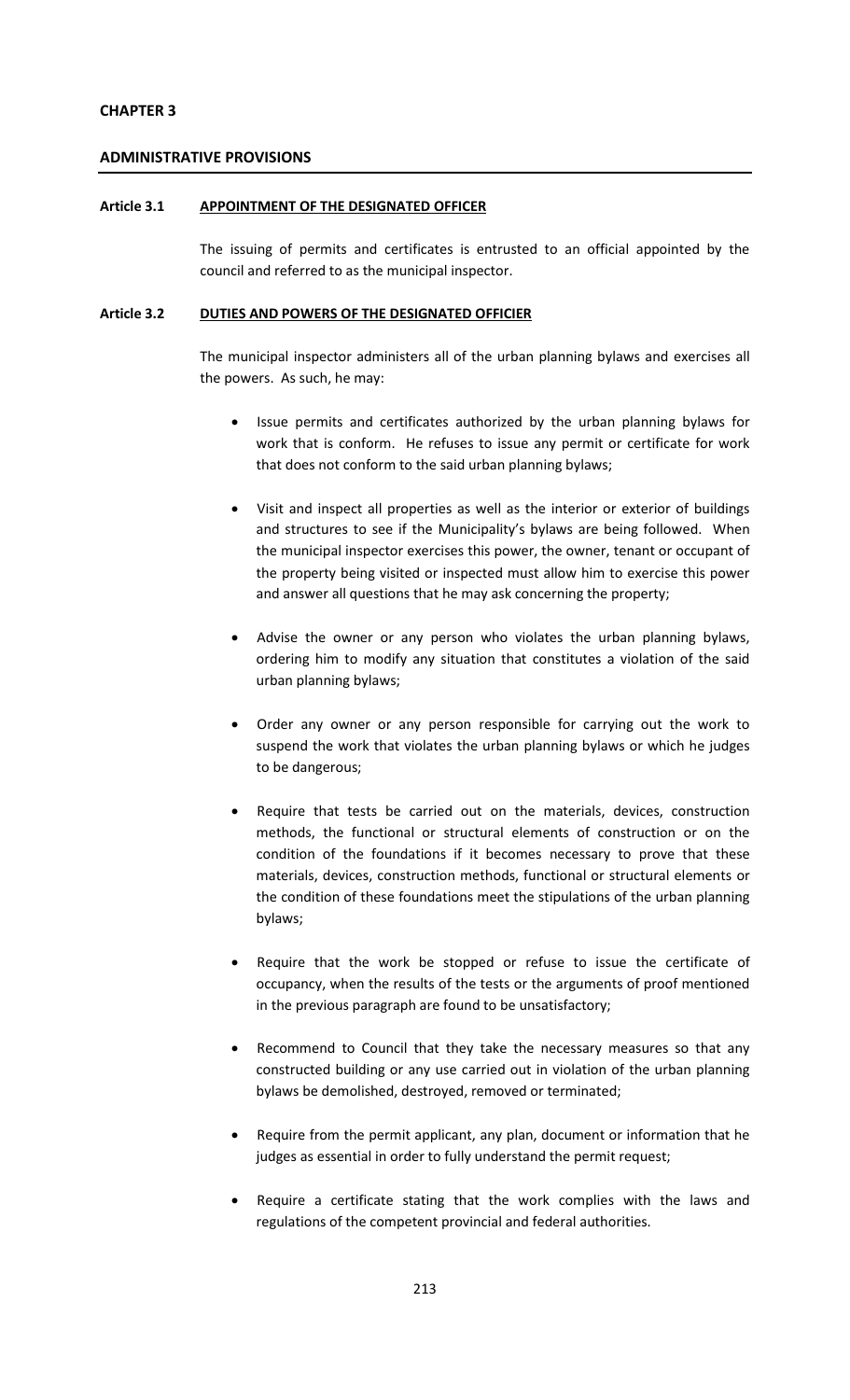As well, he must:

- Ensure control over the occupancy of buildings;
- Keep a copy of all the files under his jurisdiction for the municipal archives.

## **Article 3.3 ACCESS RIGHTS**

Within his duties, the municipal inspector can visit and inspect, at any reasonable hour, any immovable or movable property to see if the council's bylaws are being carried out, to verify any necessary information or facts required by the Municipality in order to issue a permit, notice of compliance, to give an authorization or any other form of permission that is granted by law or regulation, or to oblige the owner or the occupant of these properties, buildings and structures to allow the officials and employees of the Municipality to enter.

### **Article 3.4 VIOLATION REPORT**

When the municipal inspector notices a violation to the urban planning bylaws, he prepares a violation report and sends a copy to the offender.

#### **CHAPTER 4**

### **GENERAL PROVISIONS REGARDING PERMITS AND CERTIFICATES**

#### **Article 4.1 OBLIGATION TO OBTAIN A PERMIT OR CERTIFICATE**

Various permits and certificates are issued by the municipal inspector and are mandatory for any person wishing to carry out work that is governed by the urban planning bylaws.

The required permits and certificates must be issued before the work begins.

No permit or certificate can be issued until all of the required formalities have been completed, including the payment of fees required for the issuing of a permit as such.

The expenses incurred for the preparation of the documents required by this bylaw are charged to the applicant.

#### **Article 4.2 SUBMITTING AN APPLICATION FOR A PERMIT AND/OR CERTIFICATE**

Any application regarding the issuing of a permit or certificate must be submitted to the inspector on the forms provided for this purpose accompanied by the required documents in order to study the request.

# **Article 4.3 ADMINISTRATIVE PROCEDURE FOLLOWED BY THE INSPECTOR IN THE STUDY OF A REQUEST**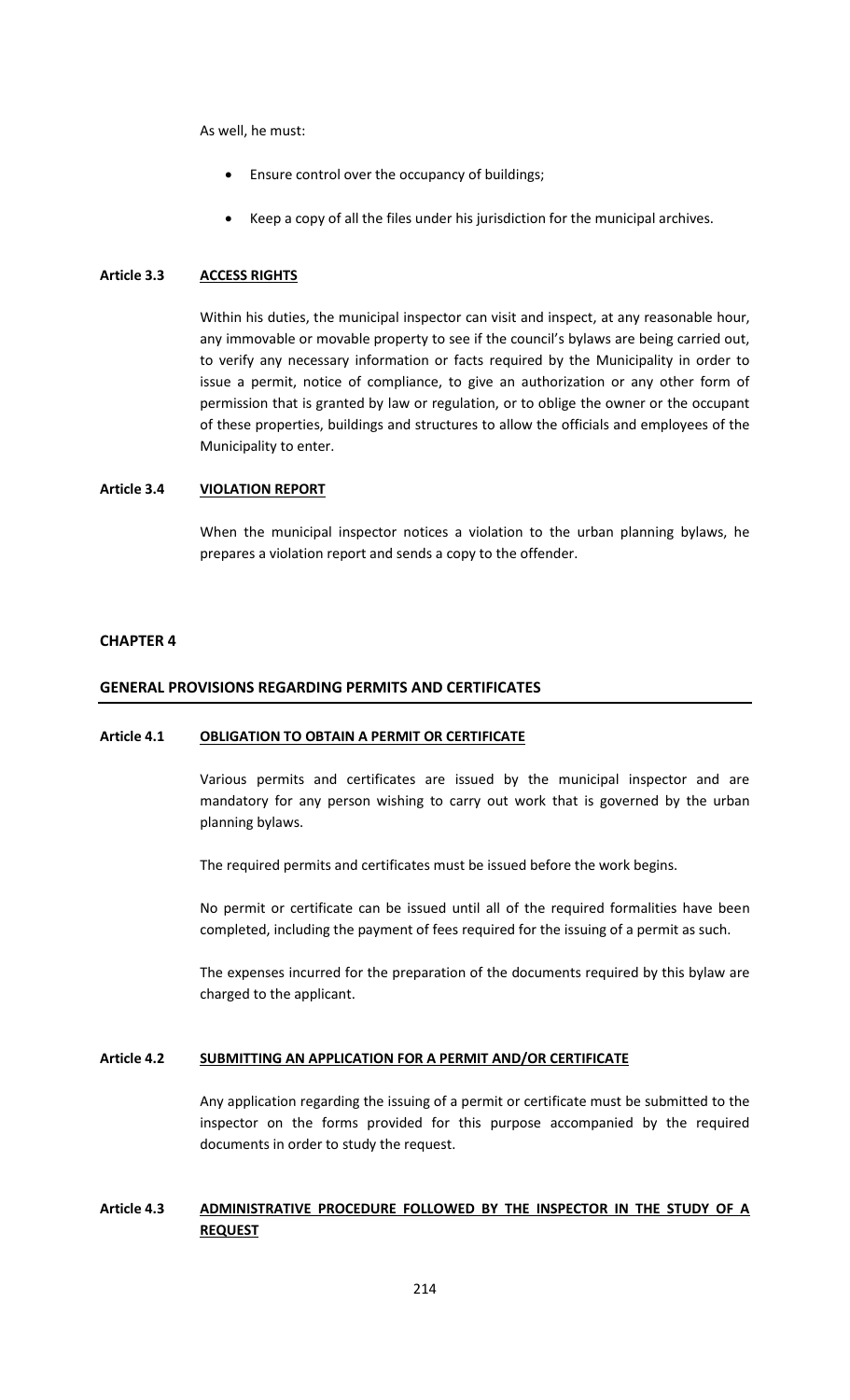After a person submits an application for a permit or certificate, the inspector:

- 1. Stamps the submitted documents and clearly indicates the date received;
- 2. Ensures all files are complete and that follow-ups are carried out. The inspector decides the pertinence of the submitted documents and is free to request any detail or information that he deems necessary in order to fully understand the request and to ensure that the provisions of the applicable bylaws are being strictly followed;
- 3. For any type of permit or certificate request, the inspector must reply to the applicant within thirty (30) calendar days from the date that the initial request was received once the file is complete, or a modified application was submitted following his observations.

#### **CHAPTER 5**

#### **SUBDIVISION PERMIT**

#### **Article 5.1 OBLIGATION TO OBTAIN A SUBDIVISION PERMIT**

Anyone wishing to carry out a cadastral operation must first submit all plans for the said operation to the municipal inspector for approval, whether or not this plan includes roads or an overall plan. Individuals must obtain a "subdivision permit" in accordance to the provisions of this chapter and those of the subdivision bylaw.

### **Article 5.2 REQUIRED INFORMATION TO STUDY A SUBDIVISION REQUEST**

Any subdivision plan must be prepared by a land surveyor and sent to the municipal inspector; the application must be signed by the applicant or his representative, submitted according to the procedure stipulated by the Municipality and must include the following information:

The name, address and telephone number of the owner who is applying or his duly authorized representative; in the latter case, the authorized person must show proof that he is acting on behalf of the owner. A letter, prepared by a land surveyor appointed by the applicant and describing the cadastral operation, may replace the signature of the owner or his duly accredited representative.

Moreover, if necessary, the applicant will instruct his land surveyor to provide the following information:

- The layout and easements of the proposed traffic routes on the property that is subject to the request and also on the adjacent property if such traffic routes are required to ensure proper territorial planning;
- The date, title, the true north, scale, name of the owner, name and signature of the professional who prepared the plan;
- Any other information deemed necessary by the municipal inspector in order to fully understand the project.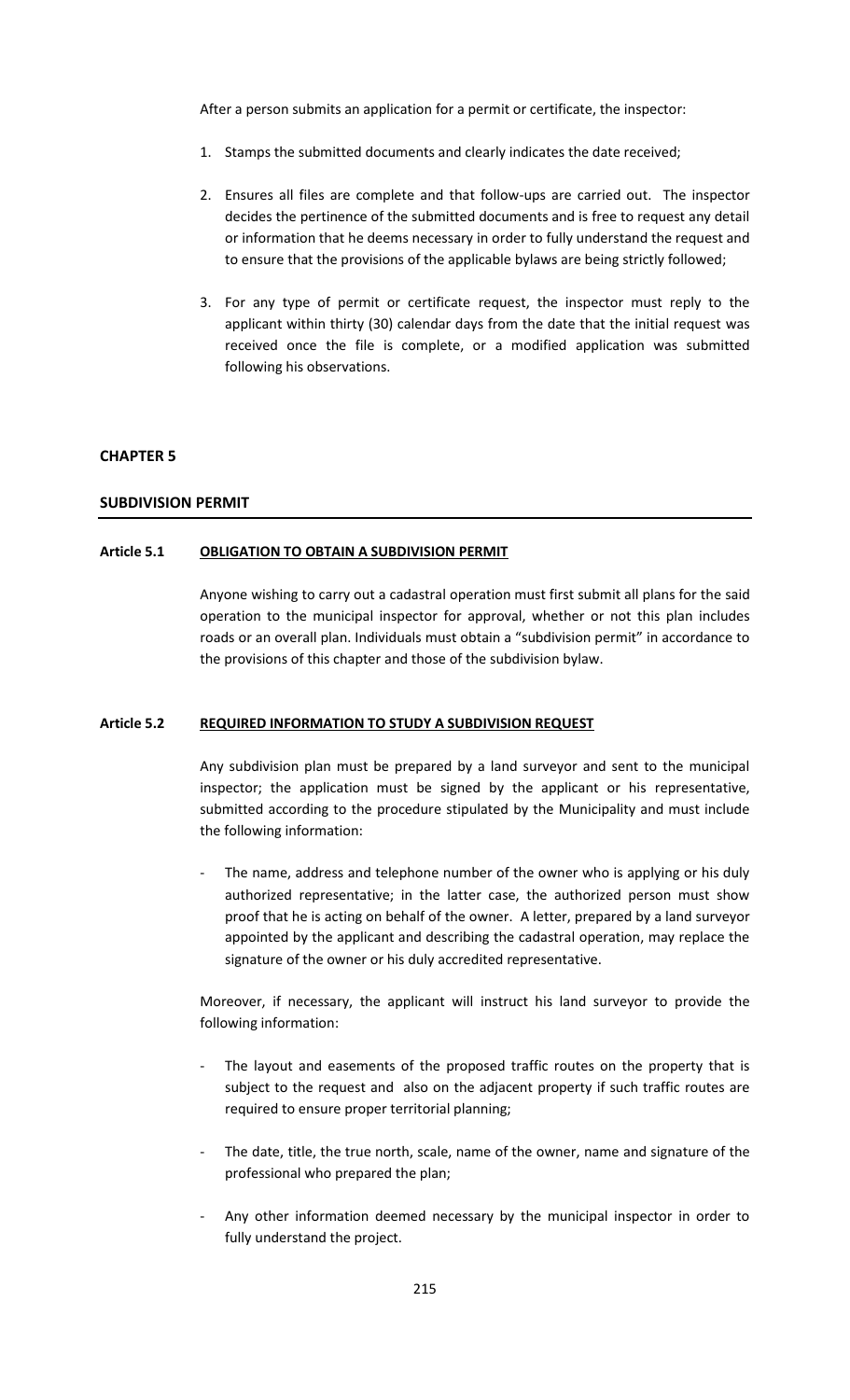## **Article 5.3 VALIDITY DURATION OF THE SUBDIVISION PERMIT**

If the plan of the cadastral operation is not registered at the Ministry of Natural Resources within the twelve (12) months following the issuance of the subdivision permit, it becomes void and null.

#### **Article 5.4 EFFECTS OF THE APPROVAL OF A CADASTRAL OPERATION**

The subdivision permit is an authorization to carry out a cadastral operation.

The issuing of a subdivision permit in regards to a cadastral operation can not constitute any type of obligation for the Municipality. Among others, the municipal inspector's approval of a project regarding a cadastral operation does not mean that the Municipality has an obligation to accept the assignment of roads and routes as proposed in the plan, nor to take responsibility of their construction and maintenance costs or to assume liability or to provide public utility services.

#### **CHAPTER 6**

#### **CONSTRUCTION PERMIT**

#### **Article 6.1 OBLIGATION TO OBTAIN A CONSTRUCTION PERMIT**

Anyone wishing to erect, establish, reconstruct, enlarge, alter or renovate must first obtain a "construction permit" from the municipal inspector in accordance to the provisions of this chapter and those of the zoning and construction bylaws.

### **Article 6.2 CONDITIONS FOR APPROVAL OF A CONSTRUCTION PERMIT REQUEST**

In order for a permit request, that authorizes the following work: to erect, establish, reconstruct, enlarge, alter or renovate, to be received and analyzed by the municipal inspector, it is mandatory that the applicant duly complete and sign the form which is provided for this purpose. Moreover, no application for a construction permit can be approved unless the following conditions are respected:

- 1. The project complies with this bylaw, the zoning and construction bylaws as well as any other provision of an applicable bylaw;
- 2. Unless bound to a lease giving explicit right to the tenant to proceed with the construction work, the applicant is the legitimate owner of the property where the intervention is planned;
- 3. The property on which each main building will be erected forms one or several distinct lots on the official cadastre plans and complies with the subdivision regulations that are in force or is protected by acquired rights;
- 4. Before issuing a construction permit for the erection of a new building that does not have municipal sewer services, the applicant must submit to the Municipality a characterization study; also known as a soil test in accordance to the regulation concerning *l'évacuation et le traitement des*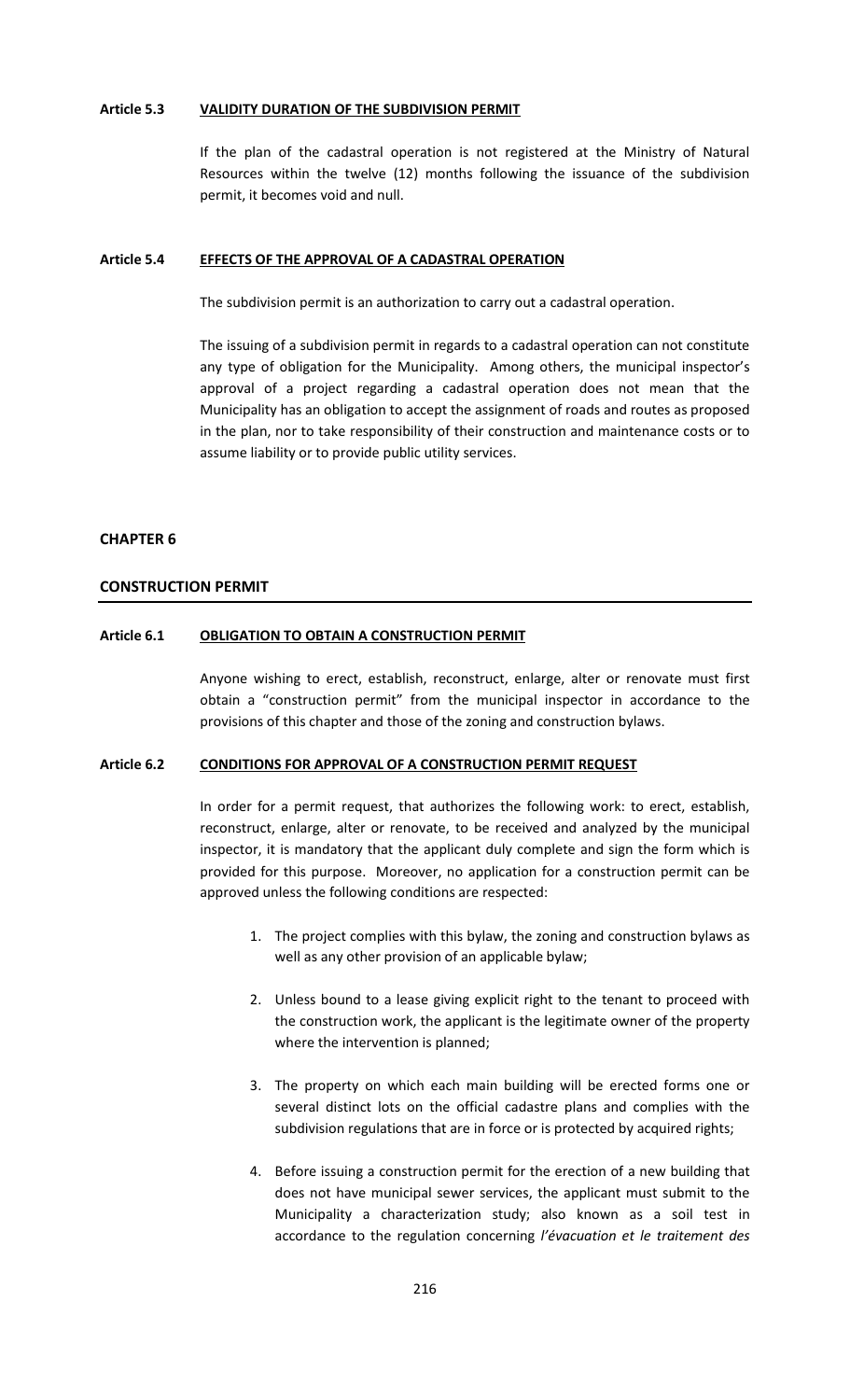*eaux usées des résidences isolées* (c.Q-2,r.8). This provision does not apply to agricultural buildings.

- 5. Before issuing a construction permit for the erection of a new building that does not have municipal water services, the applicant must submit to the Municipality documents stamped by a well drilling contractor who is licensed under the *Régie de bâtiment,* guaranteeing that the location will enable the drilling of a well for drinking water and that the water will be of a sufficient quality and quantity;
- 6. Prior to issuing a construction permit to erect or to displace a main building, the applicant must submit the following to the Municipality $**$ :

- the shape, dimensions and surface area as well as the cadastral description of the property;

- the road lines;

- the type and localization of servitudes;

- the localization, dimensions and surface area of the planned buildings, and both the main and secondary uses;

- the setbacks of the proposed building (s);

- the location of the high water mark or that of the cliffs when the property is located along the shoreline;

- the presence or not of wetlands and their boundaries;

- the zoning boundaries;
- the localization and dimensions of the access to the property;
- location and dimensions of the parking spaces;
- identification and localization of any existent construction
- reference to non-conforming lots, whether they have acquired rights or not.

#### **Note:**

If the property owner is unable to provide the abovementioned information, or if the municipal inspector is not satisfied with the information supplied, he may require an implementation plan prepared by a land surveyor which includes all or part of the abovementioned information and this at the expense of the property owner.

# **Article 6.3 ISSUING A CONSTRUCTION PERMIT IN REGARDS TO THE NATIONAL BUILDING CODE**

The construction permit is not a certificate to say that the plans and specifications conform to the National Building Code. The responsibility to respect the provisions of this code lies with the applicant.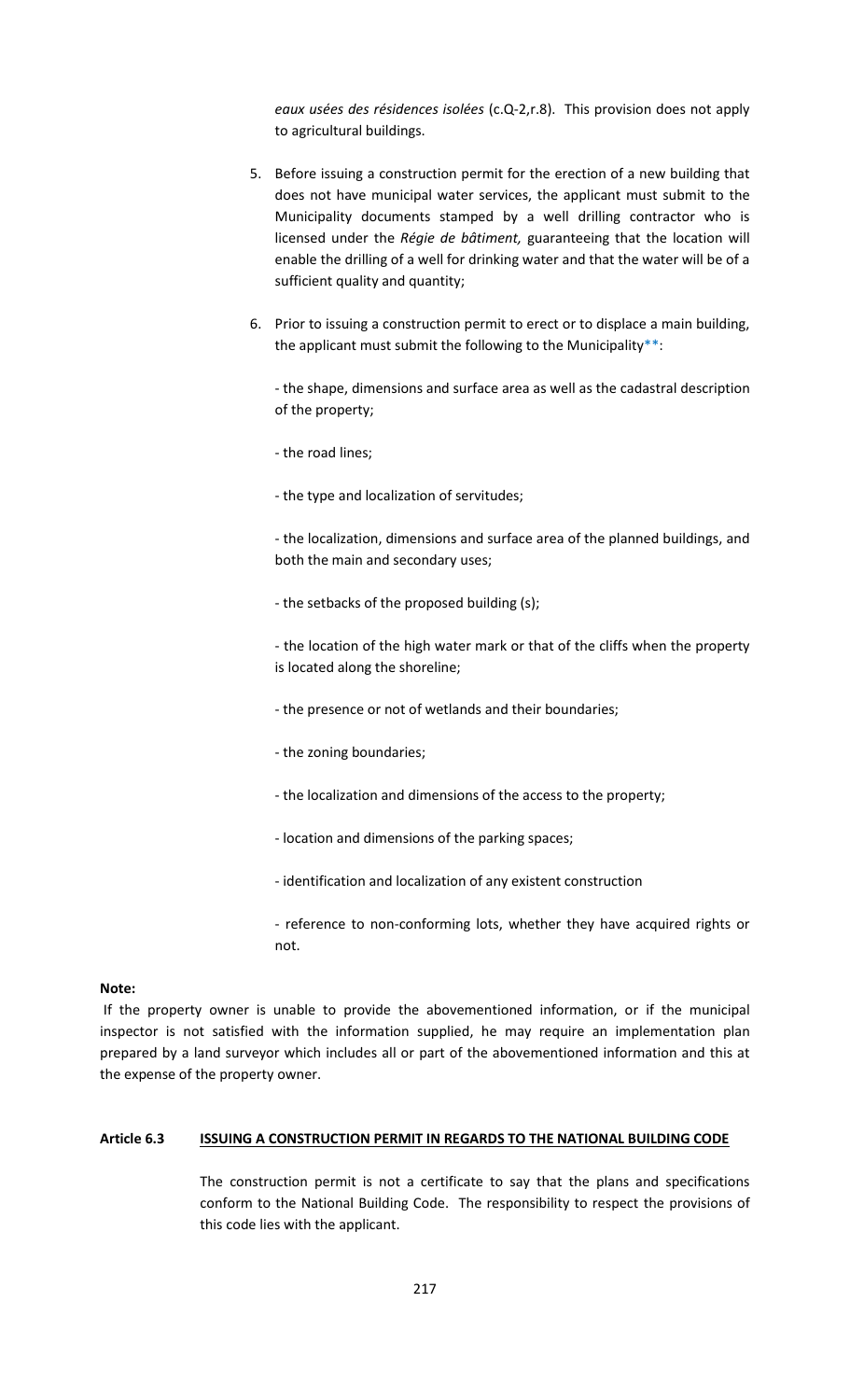Moreover, particular attention must be given to the provisions of this code regarding the design requirements relating to barrier free design.

### **Article 6.4 ISSUING A CONSTRUCTION PERMIT IN REGARDS TO THE ARCHITECTS LAW**

No construction permit will be issued by the municipal inspector if the plans that were submitted do not respect the provisions of the Architects Law (L.R.Q., chapter A-21).

#### **Article 6.5 DURATION AND VALIDITY OF A CONSTRUCTION PERMIT**

The issued permit that authorizes to erect, establish, reconstruct, enlarge, alter or renovate must be considered void within a six (6) month period following the date of issuance if the work has not begun. Moreover, the permit can not be transferred and only the holder can use it to carry out the work for which it was specifically issued.

The permit is valid for the duration of the work as indicated on the application form. However, the exterior facing of a building must be placed in accordance to the plans and specifications within an eighteen (18) month period from the date that the permit was issued.

# **Article 6.6 AMENDMENT OF THE APPROVED PLANS AND SPECIFICATIONS**

The holder of a construction permit can not modify the construction project that was already approved without obtaining a new permit that is issued by following the procedure provided in this bylaw.

### **Article 6.7 OBLIGATION OF THE OWNER**

Each owner must:

- Give at least 48 hours notice to the municipal inspector of his intention to begin the work;
- Provide the inspector with a localization certificate prepared by a land surveyor no later than thirty (30) days after the foundation has been poured or the establishment of the building if it is sitting on pillars or other foundations authorized in the construction bylaw.

# **CHAPTER 7**

# **CERTIFICATE OF OCCUPANCY**

# **Article 7.1 OBLIGATION TO OBTAIN A CERTIFICATE OF OCCUPANCY**

Anyone wishing to use or occupy a building or property or to change the use of a building or property as such, must first obtain a certificate of occupancy from the municipal inspector.

# **Article 7.2 REQUIRED INFORMATION FOR THE STUDY OF AN OCCUPANCY CERTIFICATE APPLICATION**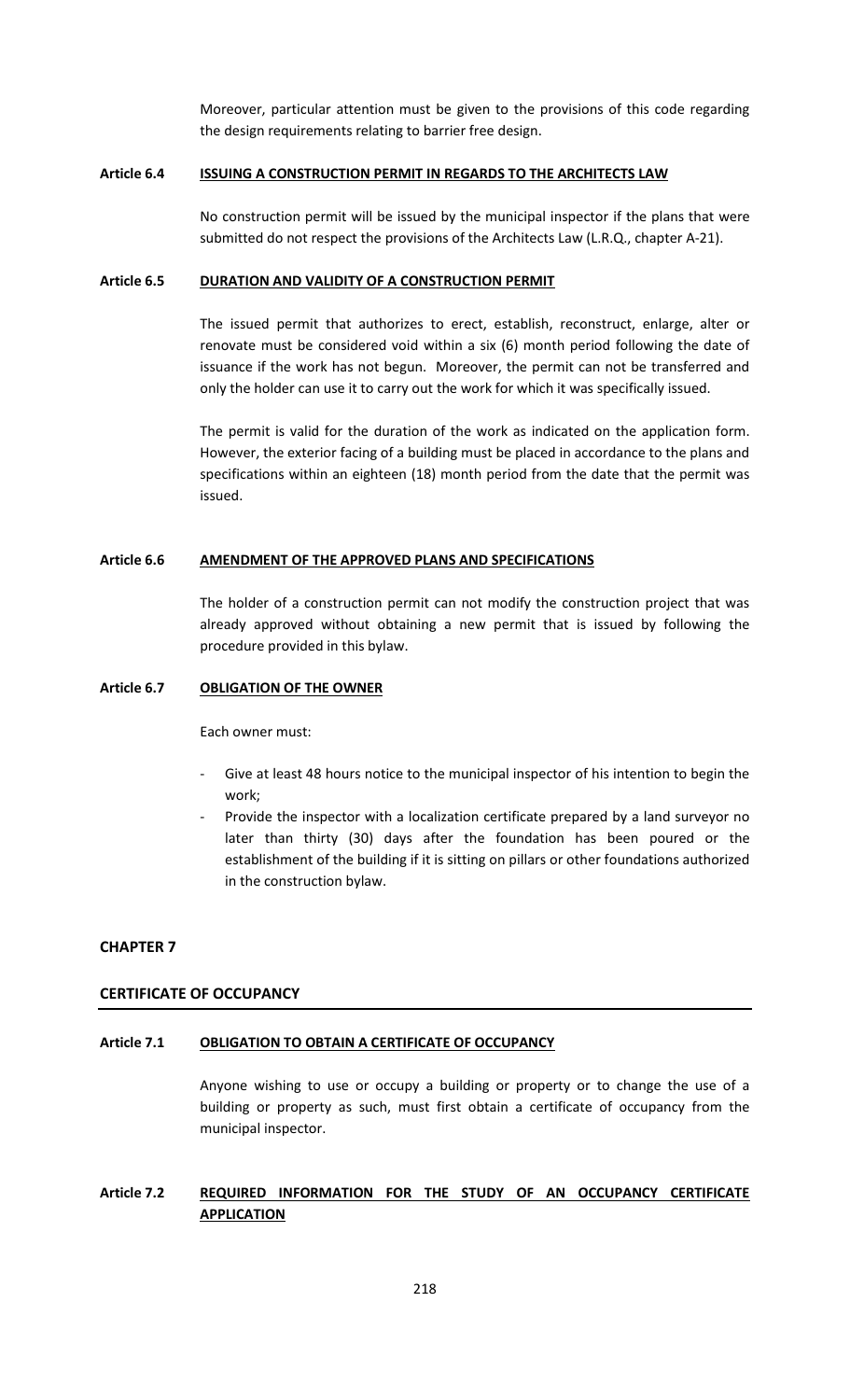The following information is required in order to study an application for an occupancy certificate.

- the construction permit, if the building was already subject to a permit as such;
- if not, all the documents mentioned in Article 6.2.

# **Article 7.3 CONDITIONS FOR APPROVAL OF AN OCCUPANCY CERTIFICATE APPLICATION**

No certificate can be issued unless the building and/or use respect all the provisions of this bylaw, as well as those of the zoning bylaw and those pertaining to construction standards and sanitary provisions, and be conform to the plans and documents approved when the construction permit was requested.

# **Article 7.4 SPECIFIC RULES PERTAINING TO THE ISSUING OF AN OCCUPANCY CERTIFICATE**

When the use was previously subject to a construction permit and the municipal inspector carried out a final inspection once the construction was completed, his signature at the bottom of the construction permit takes the place of the occupancy certificate.

When the use was not previously subject to a construction permit and that the application is conform to the provisions stipulated in the previous article, the municipal inspector approves it and sends a copy of the approved documents along with the certificate to the applicant.

# **Article 7.5 VALIDITY DURATION OF THE OCCUPANCY CERTIFICATE**

Any occupancy certificate is void and ineffective if there is no occupancy within the twelve (12) months following its date of issue; in a case as such, the applicant must submit a new request.

# **CHAPTER 8**

# **CERTIFICATE OF AUTHORIZATION**

# **Article 8.1 OBLIGATION TO OBTAIN A CERTIFICATE OF AUTHORIZATION**

Anyone wishing to proceed with work regarding the demolition of a building, cutting of trees, excavation and backfill or the carrying out of work within the shoreline must first obtain an authorization certificate from the municipal inspector.

# **Article 8.2 REQUIRED INFORMATION FOR THE STUDY OF AN AUTHORIZATION CERTIFICATE APPLICATION**

The following information must be provided according to the type of planned work:

1) For tree cutting:

A plan of the property, to scale and indicating: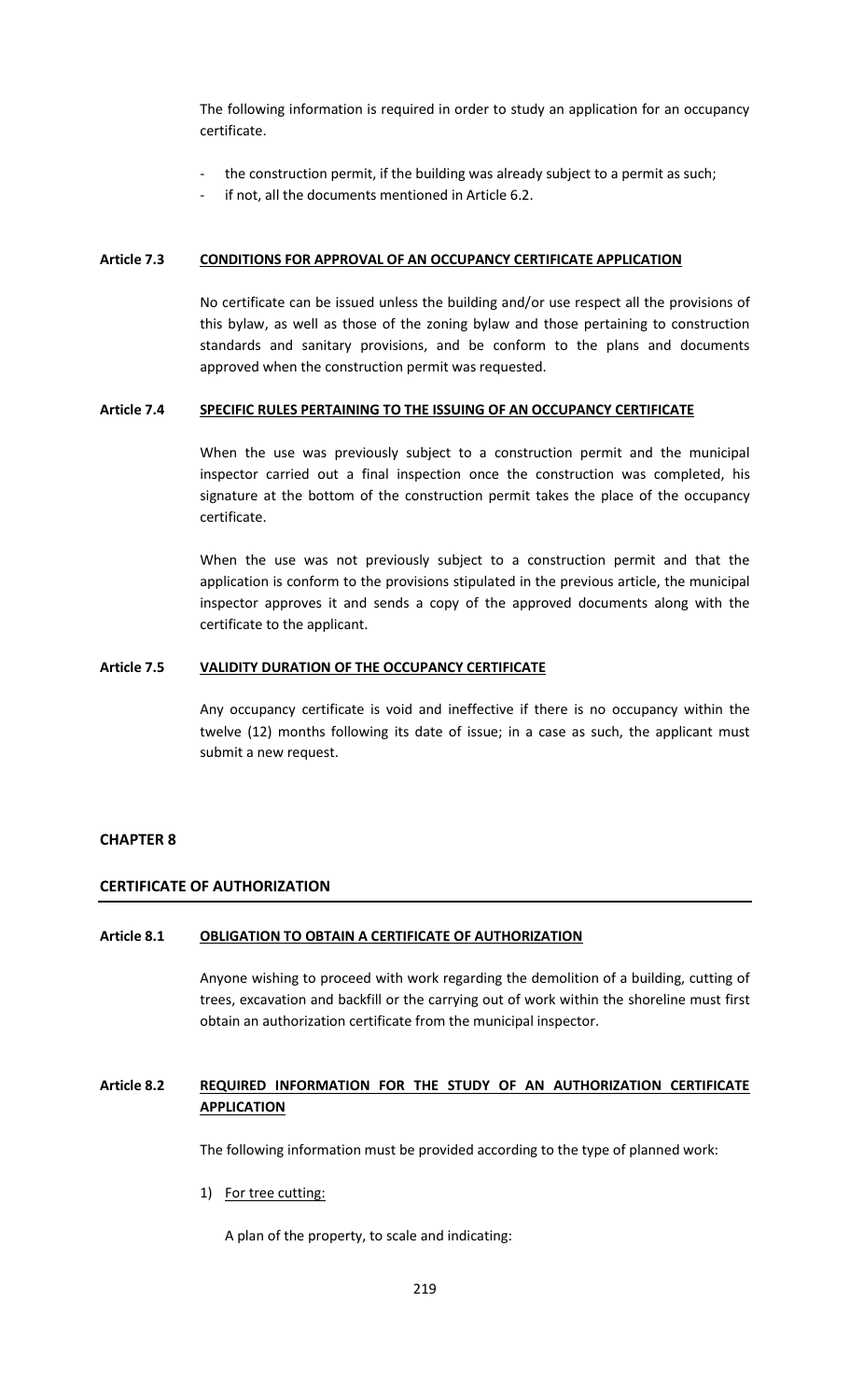- the shape, dimensions and surface area as well as the cadastral description;

- the road lines;
- the type and localization of the servitudes affecting the location;
- 2) For excavation and backfill:

A plan of the property, to scale and indicating:

- the localization of buildings;

- the shape, dimensions, surface area, topography, hydrography and cadastral description of the property;

- the road lines;

- the type and localization of the servitudes affecting the location;

A sketch illustrating the projected work as well as the final inclinations once the work has been completed

3) Carrying out work within the shoreline

The description and localization of the planned work;

A plan of the property, to scale and indicating:

- *-* the shape, dimensions, surface area, and cadastral description of the property;
- the road lines;
- the type and localization of the servitudes affecting the location;

- the identification of the boundaries of the shore and/or cliffs or the embankment as well as their height;

- the flow direction of surface water;

- the sections of land depicting the high and low points of the embankment before and after the completion of the planned work in order to ensure that the request is fully understood and to enable the inspector to carry out the necessary verifications for the issuance of the permit in accordance to the requirements of the concerned bylaws.

- 4) For the demolition of a building:
	- the use of the building;
	- the duration of the demolition work and clean-up.

# **Article 8.3 CONDITION FOR APPROVAL OF AN AUTHORIZATION CERTIFICATE APPLICATION**

No request for a certificate of authorization can be approved unless it respects all of the provisions of the urban planning bylaws.

# **Article 8.4 APPROVAL OF THE CERTIFICATE REQUEST AND ISSUANCE OF THE PERMIT**

If the request conforms to the urban planning and municipal bylaws, the municipal inspector issues a certificate of authorization, upon payment of the required fee for a certificate as such.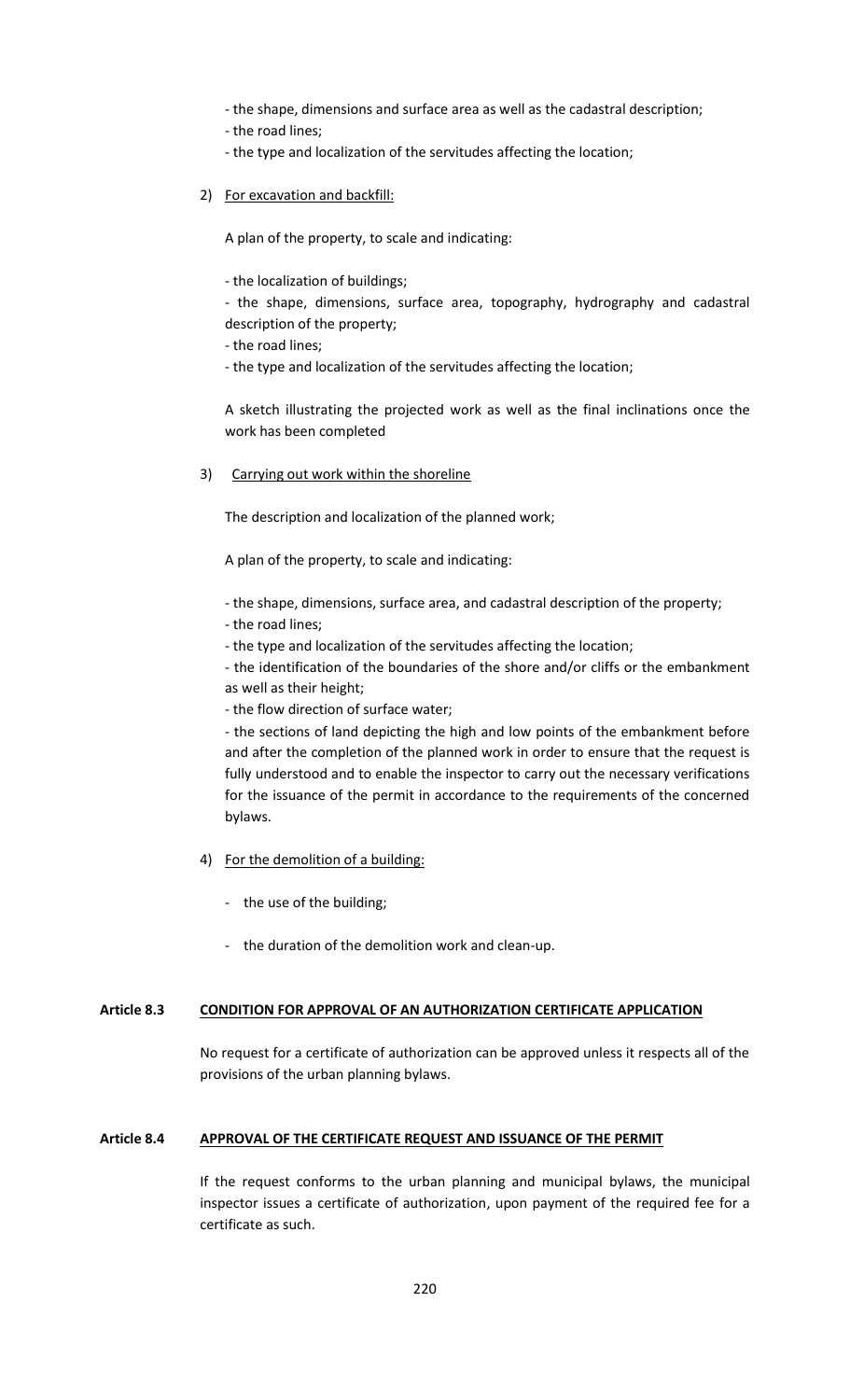If the request does not conform, the inspector must refuse its approval and present, in writing, to the applicant the reasons of his refusal stating, if necessary, the required modifications in order to make it conform.

## **Article 8.5 VALIDITY DURATION OF A CERTIFICATE OF AUTHORIZATION**

If the work intended by the certificate is not completed within the six (6) months following the date of issuance, the said certificate becomes null and void.

### **CHAPTER 9**

#### **CERTIFICATE OF COMPLIANCE TO MUNICIPAL BYLAWS**

# **Article 9.1 SPECIFIC PROCEDURES FOR THE ISSUING OF A CERTIFICATE OF COMPLIANCE TO MUNICIPAL REGULATIONS**

Anyone wishing to obtain a certificate of compliance to municipal regulations, required by a government department or representative, must submit, in support of his application, all the required information to fully understand the project. This information is usually the same as what the Municipality itself requires in order to issue a permit or certificate in regards to a project as such.

The procedure to follow to obtain a certificate of compliance to municipal bylaws is the same as that which applies to other certificates issued by the Municipality.

The time period to analyze and issue a certificate as such is a maximum of thirty (30) days.

#### **CHAPTER 10**

# **PERMIT AND CERTIFICATE FEES**

### **Article 10.1 FEES TO BE CHARGED ACCORDING TO THE TYPE OF PERMIT OR CERTIFICATE**

The fees for issuing a permit or certificate stipulated in this bylaw are the following:

| <b>Construction permit</b>                             |                      |
|--------------------------------------------------------|----------------------|
| Residential                                            | \$50.00/housing unit |
| Commercial, industrial, institutional and recreational | 100.00               |
| Agricultural building                                  | 50.00                |
| Secondary building                                     | 25.00                |
|                                                        |                      |
|                                                        |                      |
| Permit to alter, renovate, move or demolish            |                      |
| Residential                                            | 10.00                |
|                                                        |                      |

Commercial, industrial, institutional 25.00 Agricultural building 10.00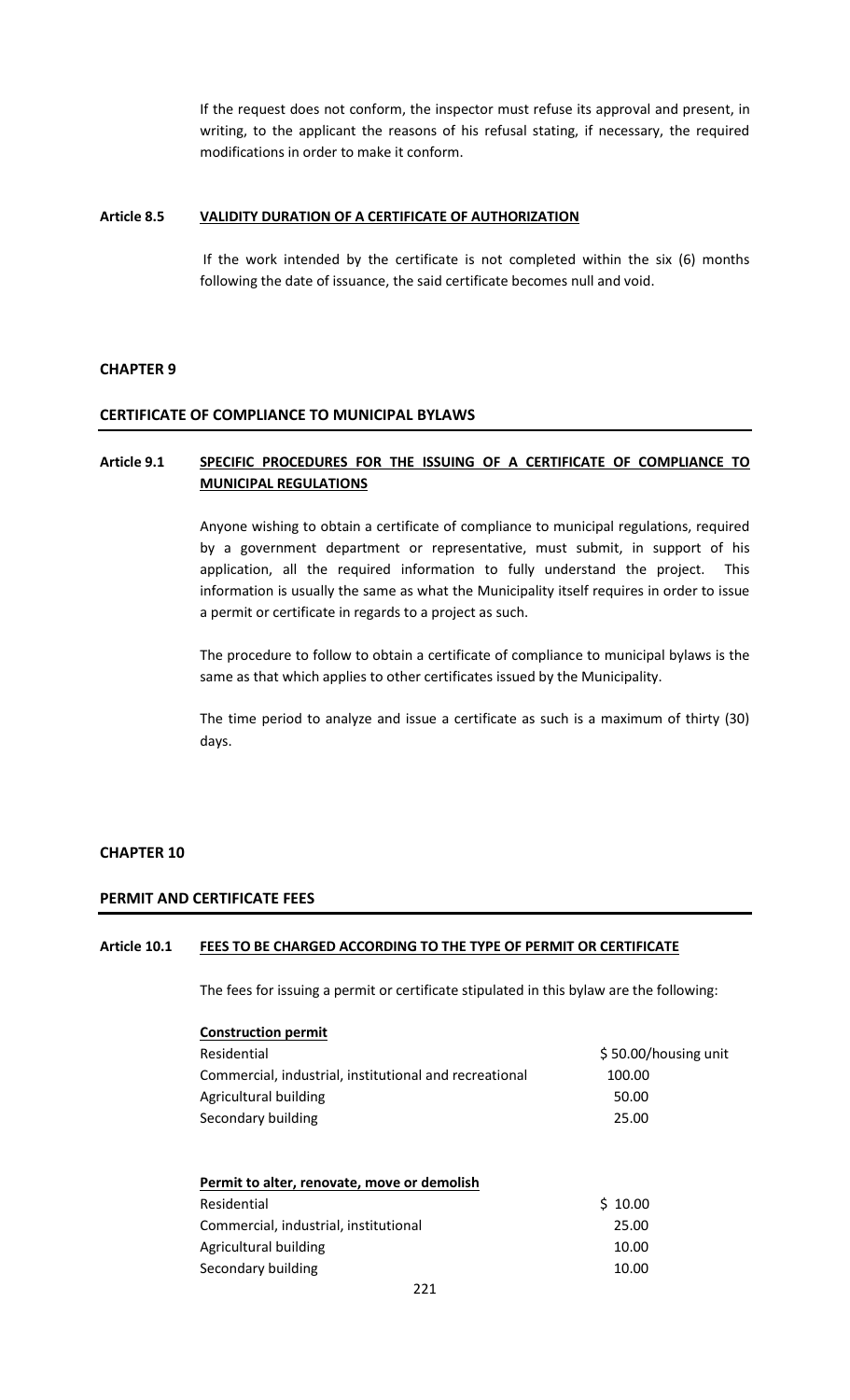| <b>Subdivision permit</b>                  |         |
|--------------------------------------------|---------|
| Per lot                                    | \$20.00 |
|                                            |         |
|                                            |         |
| Any occupancy or authorization certificate |         |
| Certificate                                | \$20.00 |

# **CHAPTER 11**

### **FINAL PROVISIONS**

# **Article 11.1 PENALTIES**

Anyone who violates one or another of the provisions in this bylaw commits an infraction and is liable to a penalty, with or without fees; the amount of this penalty is as follows:

- 1. If it is an individual:
	- For a first offence, a penalty of 100\$ and maximum of 1000\$.

- For a second offence within a one year period, a minimum penalty of 300\$ and maximum of 2000\$.

2. If it is a corporation:

- For a first offence, a penalty of 600\$ and maximum of 2000\$.

- For a second offence within a one year period, a minimum penalty of 1000\$ and maximum of 4000\$.

A continuous violation of one or another of the provisions of this bylaw constitutes, day-by-day, a separate and distinct infraction.

# **Article 11.2 VIOLATION REPORT**

When the municipal inspector notices a violation to this bylaw, he is authorized to issue a violation report. He forwards a copy to the offender.

## **Article 11.3 LEGAL PROCEEDINGS**

The Municipality can use the necessary legal action against anyone who violates this bylaw.

#### **Article 11.4 LEGAL PROCEEDINGS INITIATIVE**

Only the council is entitled to authorize legal proceedings.

# **Article 11.5 CIVIL OR CRIMINAL COURT**